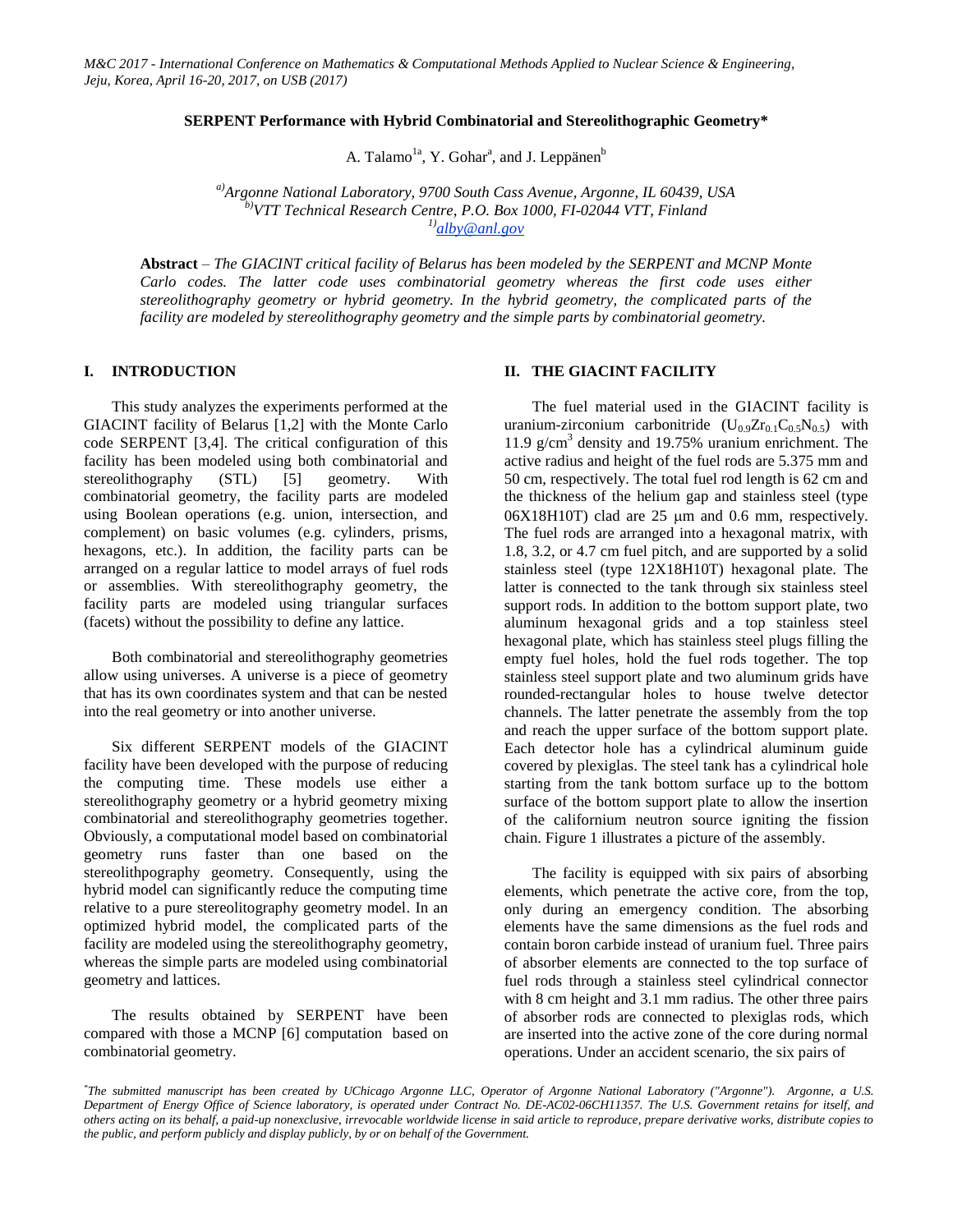

Fig. 1. GIACINT critical assembly: overview of the CUBIT model (left-top plot), overview of the real facility (rigth-top plot), frontal view of the CUBIT model without the steel tank and water (left-bottom plot), and overview of the CUBIT model without the steel tank and water (right-bottom plot). Legend: 1) fuel rods (uranium fuel, stainless steel clad, and helium gap); 2) stainless steel tank; 3) channel for californium source (air); 4) Stainless steel support rods; 5) water moderator; 6) assembly top zone (air); 7) stainless steel bottom support plate; 8) aluminum fuel rods bottom grid; 9) aluminum fuel rods top grid; 10) stainless steel top support plate; 11) detectors channels (air, aluminum, and plexiglas).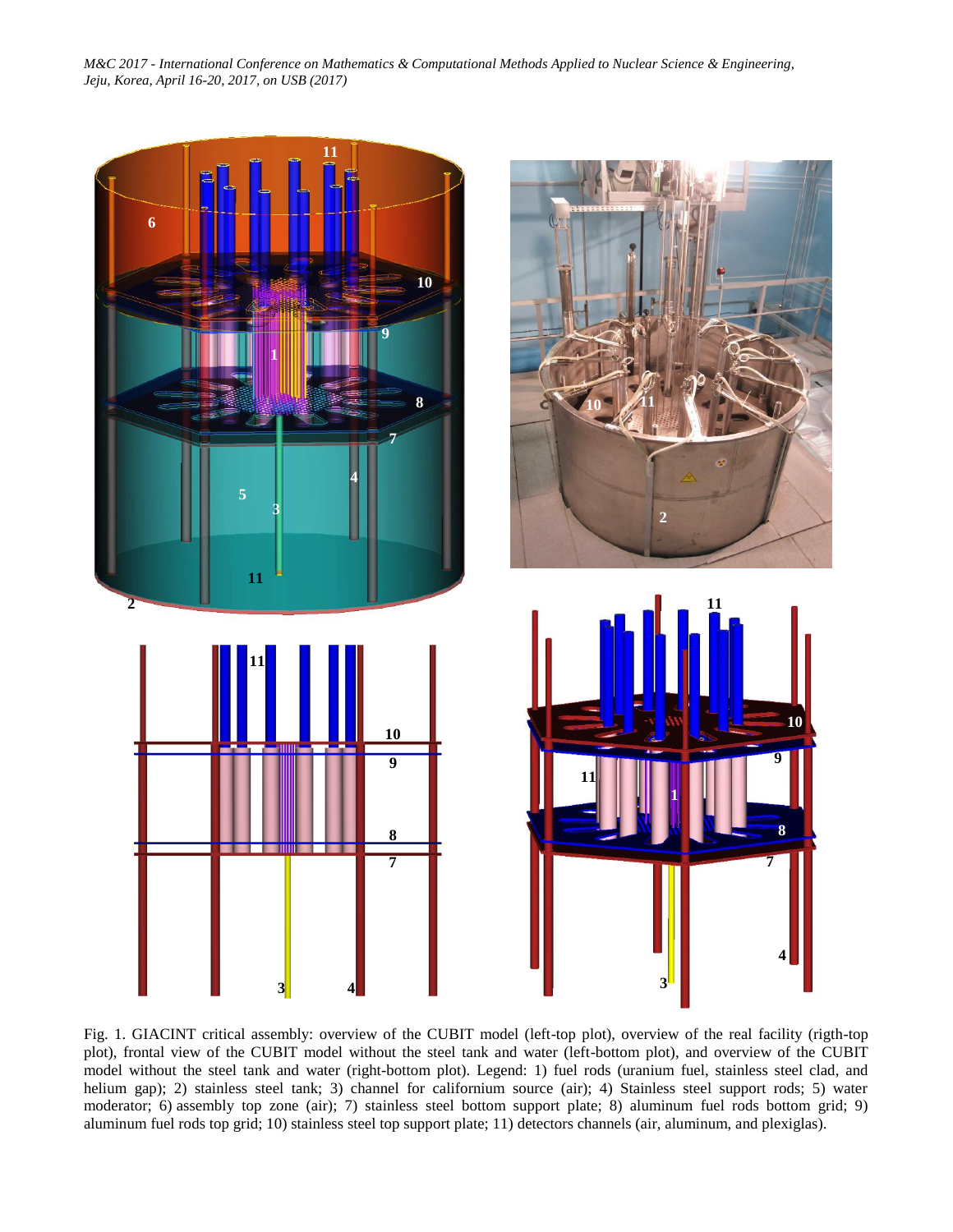fuel and plexiglas rods shift axially down and let the absorber rods penetrate the active zone of the core. The critical assembly tank is disposed into a room with 5.9 x 7.4 m area and 8.5 m height; the concrete walls of the room have thickness ranging from 20 cm up to 1.5 m.

The GIACINT facility can be operated using a different number of fuel rods and pitches; the latter are changed by replacing the stainless steel plates and aluminum grids. The criticality condition is set by varying the water level in the assembly tank. The water level is measured starting from the bottom surface of the active fuel zone (from the top surface of the bottom stainless steel plate). In this study, the facility has been loaded with 66 fuel rods.

### **III. SERPENT STL GEOMETRY MODELING**

SERPENT is a general purpose neutron and photon transport code developed since 2004 at VTT Technical Research Centre (Finland) and written in C language. The source code consists of 195,000 lines. This Monte Carlo code offer the possibility to model a reactor core either by using the traditional combinatorial geometry, widely used in the MCNP code, or by using the stereolithography geometry. This latter feature is unique of the SERPENT code.

In the STL geometry representation, volumes are defined by the union of triangular surfaces (facets). The typical content of a STL file is:

```
solid Body_158
        facet normal -9.999247e-001 1.227134e-002 0.000000e+000
        outer loop
           vertex 1.062500e+000 1.385641e+001 2.500000e+001
           vertex 1.062662e+000 1.386960e+001 2.500000e+001
           vertex 1.062662e+000 1.386960e+001 -2.500000e+001
        endloop
        endfacet
        facet normal -9.999247e-001 1.227134e-002 0.000000e+000
        outer loop
           vertex 1.062500e+000 1.385641e+001 -2.500000e+001
           vertex 1.062500e+000 1.385641e+001 2.500000e+001
           vertex 1.062662e+000 1.386960e+001 -2.500000e+001
        endloop
        endfacet
        facet normal -9.999247e-001 -1.227134e-002 0.000000e+000
        outer loop
           vertex 1.062500e+000 1.385641e+001 -2.500000e+001
           vertex 1.062662e+000 1.384322e+001 2.500000e+001
           vertex 1.062500e+000 1.385641e+001 2.500000e+001
        endloop
        endfacet
        ….
        ….
        ….
      ….
endsolid Body_158
solid Body_159
        ….
        ….
        ….
        ….
endsolid Body_159
```
The above example defines bodies (volumes) #158 and #159 and lists the vertexes of the triangular surfaces for body #158 and their associated normal vectors. In the STL geometry model, the whole geometry is defined by the sequence of *solid* and *endsolid* sections. In the STL file, each volume of the geometry must have a *solid* and *endsolid* section. The precision of the STL file, relative to the real geometry, depends on the total number of triangular surfaces. Clearly, more triangular surfaces provide better representation of the real geometry, especially when the volumes have non-planar boundaries.

There are many benefits in using the STL geometry, including:

- 1) the CAD geometry model of the core or any part of the core can be directly imported in SERPENT;
- 2) the neutronics calculation can be easily coupled to the thermal-hydraulics calculation using a single SERPENT/OPENFOAM executable without any external interface;
- 3) the model can be printed by 3D printers.

The STL geometry can be constructed using the CUBIT software [7]. The latter is a solid modeling and finite elements mesh generator software. Since version 14.1, CUBIT allows defining the *feature angle* parameter before writing the STL file. This angle is formed by two tangents starting from two consecutive vertexes on a curve of the real geometry. A lower *feature angle* increases the precision of the STL geometry, and the total number of triangular surfaces, relative to the real geometry, at the expense of the STL file size.

In the STL geometry modeling, the materials to volumes mapping can be performed by PYTHON scripts and a C code, as described in Ref. 1. At present, this mapping is not performed by SERPENT.

In this study, the results and the computing time of six different SERPENT geometry models have been compared with those from MCNP version  $6.1.1\beta$  [6]. The MCNP code uses only combinatorial geometry. Both SERPENT and MCNP modeled the GIACINT experimental facility of Belarus, as described in Refs. 1 and 2. The computational analyses used the ENDF/B-VII.0 nuclear data library [8].

When SERPENT uses the STL geometry, it defines a regular lattice of cells superimposed to the STL geometry and starts a ray-tracing procedure from the triangular surfaces. This ray-tracing procedure defines the volume that a neutron enters after crossing a triangular facet (mesh search). The adaptive search mesh algorithm of SERPENT attaches to each STL facet a list of the intersected regular lattice cells. The latter define a rectangular bounding box containing the minimum and maximum values of the three vertices of the triangular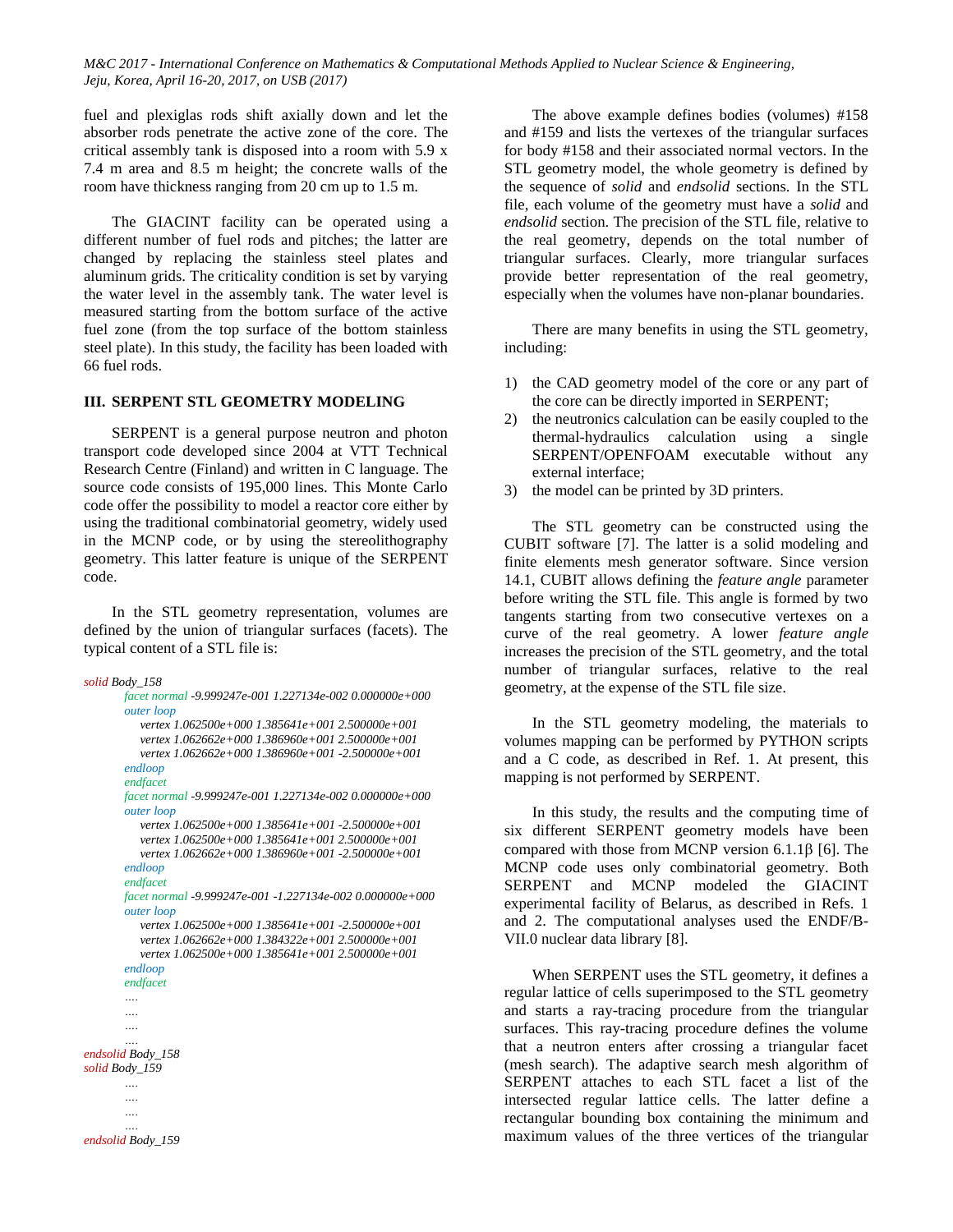facet. When a triangular facet is large (e.g. the *feature angle* is equal to 4 or 5), it has attached a long list of regular lattice cells.

The six STL geometry configurations modeled by SERPENT include:

- 1) reference modeling;
- 2) two STL universes modeling;
- 3) hybrid modeling;
- 4) hybrid modeling with lattice;
- 5) hybrid modeling with lattice and optimized search mesh;
- 6) hybrid modeling with lattice, optimized search mesh, and background universe with fuel.

In all the six STL files, the CUBIT *feature angle* parameter has been set to 2. In the reference STL model, the whole geometry was modeled by a single STL universe embedded in a background universe made of air. The reference model has two universes. A universe is a piece of geometry that can fill and be filled by another piece of geometry. The *universe* concept in Monte Carlo neutronics codes corresponds to the *body* concept in computer aided design (CAD) modeling for mechanical and thermal-hydraulics calculations. The STL universe has been defined by the SERPENT card:

#### *solid 2 1 bg % type, universe, background universe 10 4 5 4 3 2 % split criterion, split levels, splits per level*

The first three parameters of the *solid* card represent: the type (STL geometry requires a value equal to 2), universe number, and background universe name/number (bg) of the STL piece of geometry. Unlike MCNP, SERPENT accepts alphanumeric characters for the universes label, whereas MCNP allows only integer numbers. The second line below the *solid* card contains: the split criterion (10), the number of split levels in the adaptive search mesh (4), and the number of splits at each level (5 4 3 2). The number of entries following the split levels value must be equal to the split levels value. The split criterion represents the number of facets in the adaptive search mesh that causes the cell to be split. A value of 4 for the number of split levels means that each cell of the adaptive search mesh can be split up to 4 times. In the above SERPENT cards, first the whole geometry is split into 5 cells; if these cells contain triangular surfaces, they are split 4 times; if the resulting cells contain triangular surfaces, they are split 3 times; if the resulting cells contain triangular surfaces, they are split 2 times.

In the second model, two different STL universes are used. One STL universe is used for the fuel zone and is embedded in a water and air non-STL universe. The other STL universe is used for the other parts of the geometry and is embedded into the air background universe. The 6 different SERPENT models used the same triangular surfaces, as generated by CUBIT. The SERPENT cards for model 2 are:

solid 2 1 2 *% type, universe, background universe* 1 5 20 2 2 2 2 *% split criterion, split levels, splits per level* solid 2 2 bg *% type, universe, background universe* 1 6 2 2 2 2 2 2 *% split criterion, split levels, splits per level*

In the third SERPENT model the fuel rods have been defined, one by one, with combinatorial geometry. This SERPENT model uses the card:

solid 2 1 bg *% type, universe, background universe* 1 6 2 2 2 2 2 2 *% split criterion, split levels, splits per level*

In the fourth SERPENT model, the fuel rods have been defined with combinatorial geometry using a hexagonal lattice. This SERPENT model uses the same *solid* card as model 3. Defining the geometry by a lattice is a feature of Monte Carlo neutronics codes; deterministic neutronics, mechanics, and thermalhydraulics codes do not have this capability.

The fifth SERPENT model is equal to the fourth model with the exception of using optimized parameters for the adaptive search mesh, as defined in the following *solid* card.

#### solid 2 1 bg *% type, universe, background universe* 1 4 10 5 4 3 *% split criterion, split levels, splits per level*

The sixth SERPENT model is the same as the fifth model with the exception that the lattice of fuel rods has been defined in the background non-STL (combinatorial geometry) universe rather than in a separate non-STL universe.

All Monte Carlo computations have been performed on a Linux node with 32 cores with no Ethernet exchange of data. The node runs on Linux CentOS version 7 operating system and has 125 Gb RAM memory. Each core of the node consists of an Intel Xeon processor with 2.27 GHz frequency and 24,576 kb cache memory. MCNP has been compiled by Intel compiler version 15.0.4 and SERPENT has been compiled by gcc version 4.8.5. MCNP parallel communications have been performed by MPICH version 3.2.0, whereas SERPENT parallel communications have been performed by OPENMP (as embedded in the gcc compiler). Both MCNP and SERPENT computations used 31 cores for neutron transport simulations. This number of cores has been selected because the master core in MPI computations of MCNP does not simulate neutron transport, whereas in OPENMP computations there is no master core.

The SERPENT reference input consists of 696 lines, including 471 lines written by a 160 lines C program [3]. The CUBIT input file has 458 bodies (volumes), 4448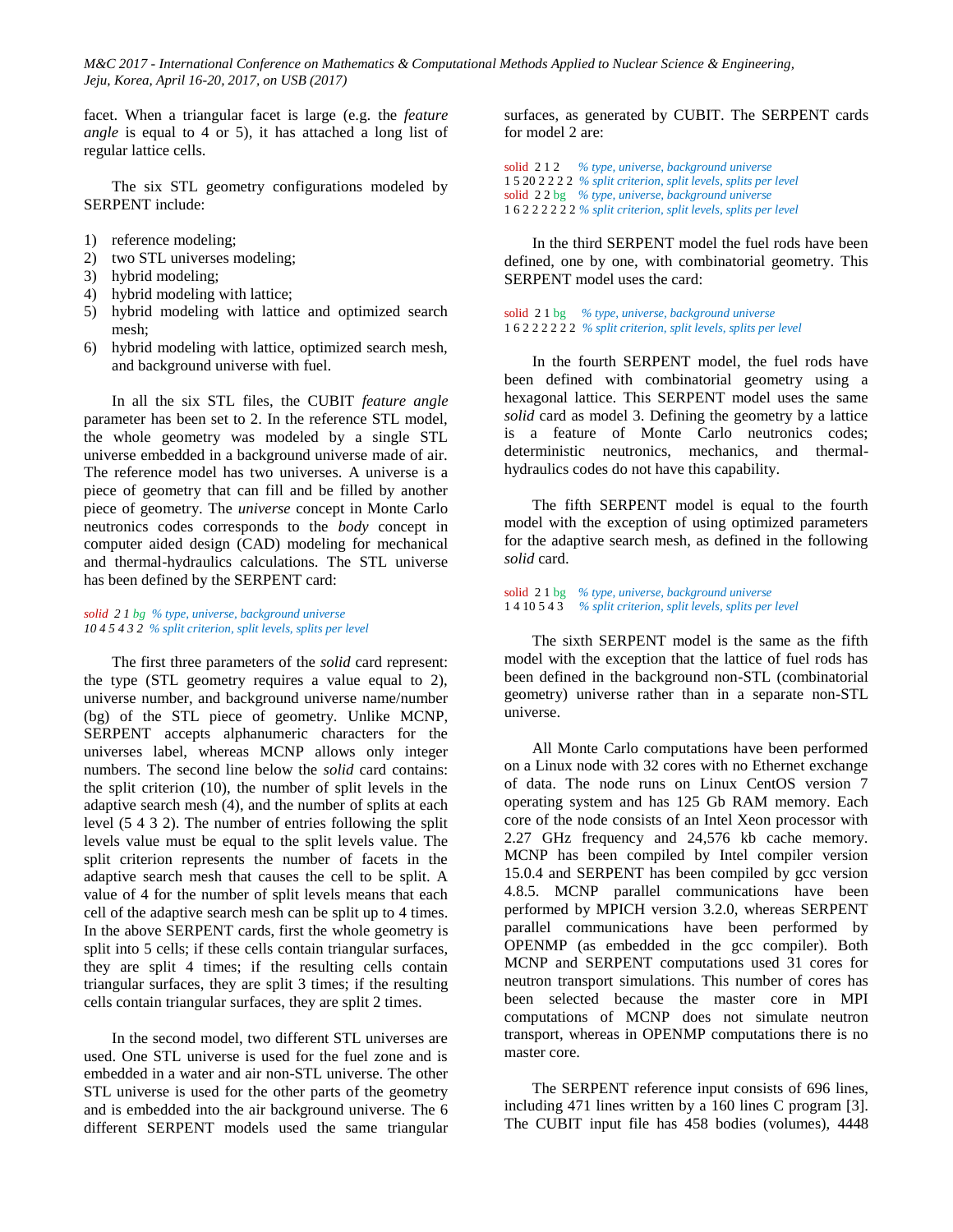surfaces, 6156 curves, and 5820 vertices. The CUBIT input consists of 3980 lines, including 3638 lines written by a 105 lines MATLAB script. A PYTHON script (6 lines) has been used to relate colors with volumes in the CUBIT model and a C program (160 lines) has been used to map the colors of the CUBIT model into different materials in SERPENT [3]. Consequently, the SERPENT modeling of the GIACINT facility required 838 handwritten input lines distributed over CUBIT, MATLAB, PYTHON, and C computational tools.

### **IV. RESULTS**

The results and geometry plots of the SERPENT simulations are reported in Table 1 and illustrated in Figs. 2 to 13. Splitting the STL geometry into two zones, one for the fuel and the other for the rest of the core, reduces SERPENT computational time from 1848 down to 596 minutes. Modeling the fuel zone using a lattice, rather than modeling every single fuel rod, has no significant impact on the computing time (models 3 and 4). Optimizing the adaptive search parameters reduces the computing time from 570 to 180 minutes. Modeling the fuel zone in the background universe, rather than in a separate universe, has a small change in the computing time (models 5 and 6). The optimized SERPENT model and MCNP have similar computing time, 168 and 128 minutes, respectively. SERPENT and MCNP produce similar effective multiplication factors, within 50 pcm.



Fig. 2. Vertical section of SERPENT model 1.



Fig. 3. Horizontal section of SERPENT model 1.



Fig. 4. Vertical section of SERPENT model 2.



Fig. 5. Horizontal section of SERPENT model 2.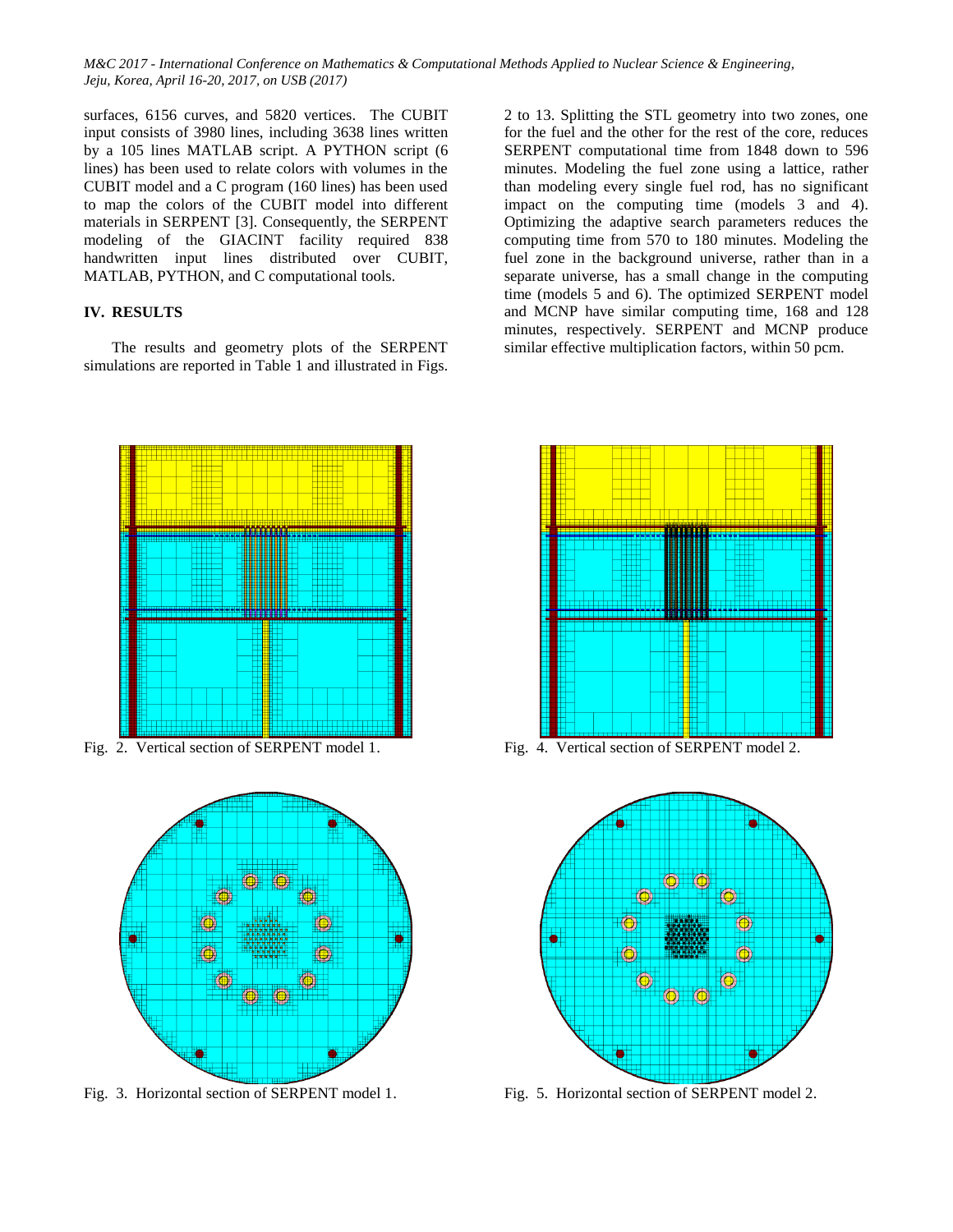*M&C 2017 - International Conference on Mathematics & Computational Methods Applied to Nuclear Science & Engineering, Jeju, Korea, April 16-20, 2017, on USB (2017)*





Fig. 7. Horizontal section of SERPENT model 3.



Fig. 8. Vertical section of SERPENT model 4.



Fig. 9. Horizontal section of SERPENT model 4.



Fig. 10. Vertical section of SERPENT model 5.



Fig. 11. Horizontal section of SERPENT model 5.